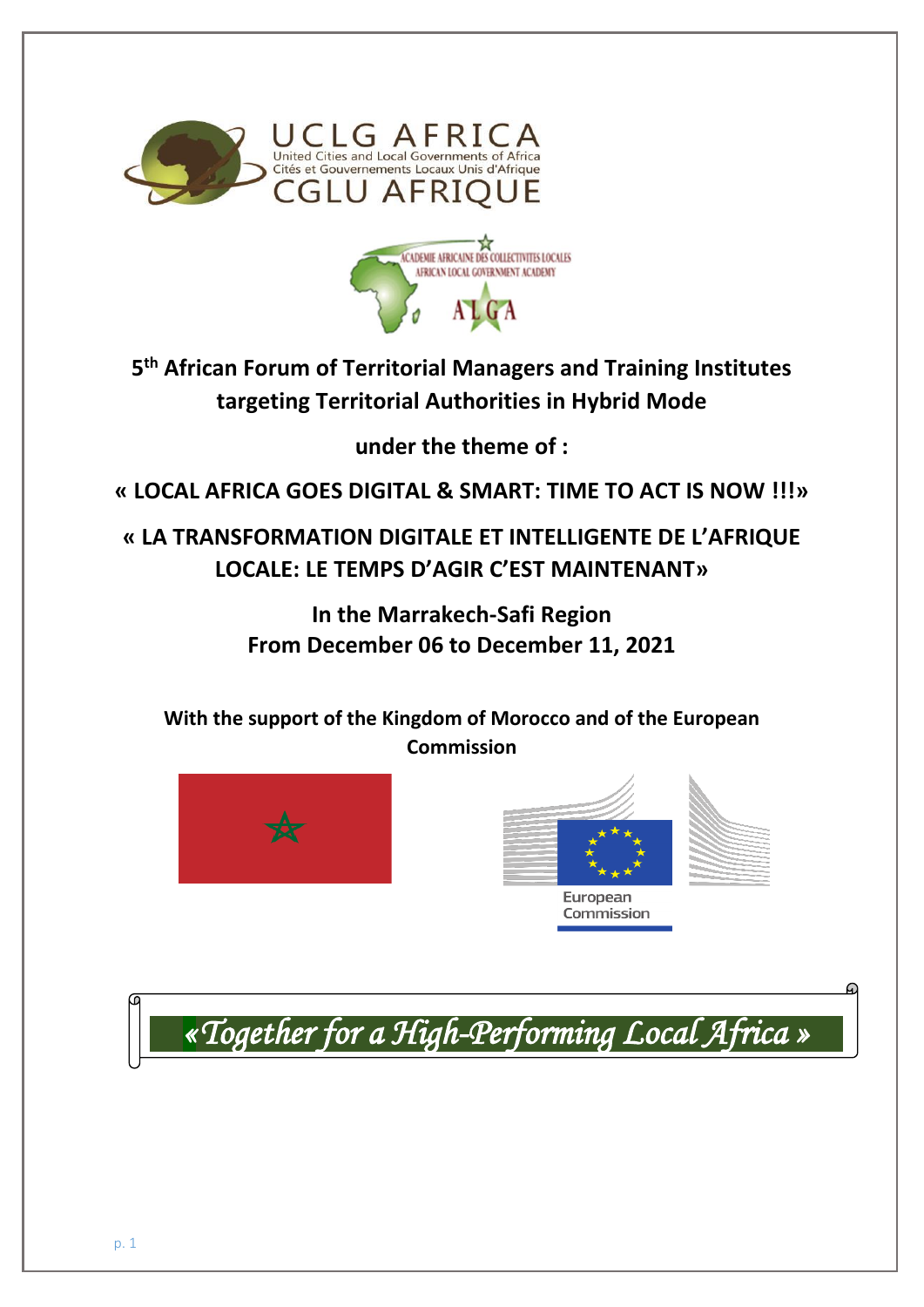# **CONCEPT NOTE**

#### **BACKGROUND AND RATIONALE**

The digital revolution over the past decade has created a real dynamic in the way we live, lead, govern, work, manage, and deliver. All over the world, we are fully immersed in the Knowledge, Digital and Artificial Intelligence Society. Cities around the world are moving and changing, imbalances are increasing, and problems are becoming more complex, especially in terms of Local Governance, Local Management, and Delivery of Local Public Services to meet the expectations, concerns, and needs of the populations. For Africa, the changes are profound, the stakes are high; and the territorial challenges are to be taken into consideration and urgently. **The time to act is now.**

Now, countries and cities are insisting in their strategic vision on e-Governance, digitization, and the development of smart cities, making this choice a strategic direction to ensure the dynamics of sustainable development at local and territorial level, within the framework of the implementation of the global 2030 Agendas and the African Agenda 2063.

In this regard, Sustainable Development Goal 16 (SDG 16) calls for the advent of peaceful and inclusive societies for sustainable development, to ensure access to justice for all and establish effective, accountable and inclusive institutions at all levels, through investment in Information and Communication Technologies (ICTs) as well as in digital and intelligence. All these technological innovations have accelerated the pace of our daily lives, opened up information that has become more accessible, raised the voices of people, citizens and civil society, and changed the way we solve problems, design public policies; and provide services to people. At the same time, governments find themselves under pressure from resources and growing public demands, having to do much more, with less.

The Covid-19 pandemic of 2020 has been a force multiplier of these trends, introducing remote working to the government, digital service delivery, virtual service teams and even new digital service portfolios.

The same applies to Africa's Agenda 2063, which represents the Vision and Roadmap for the African Continent, aiming to transform it into a global power and strategic actor of the future, on the basis of its Seven (7) Aspirations for inclusive and sustainable development.

Technology will be used more to make better decisions, monitor and guarantee performance, and deliver quality services. The private sector, as well as civil society in the broad sense, will have to play a more important role in all aspects of the creation of added value. These are essential elements for preparing for the future, ensuring inclusive policies and responsive services, reducing inequalities, reducing the costs of public services, gaining proximity, and above all increasing confidence in public institutions and in Governments, and resolutely embark on the path of Sustainable Development that leaves no one behind.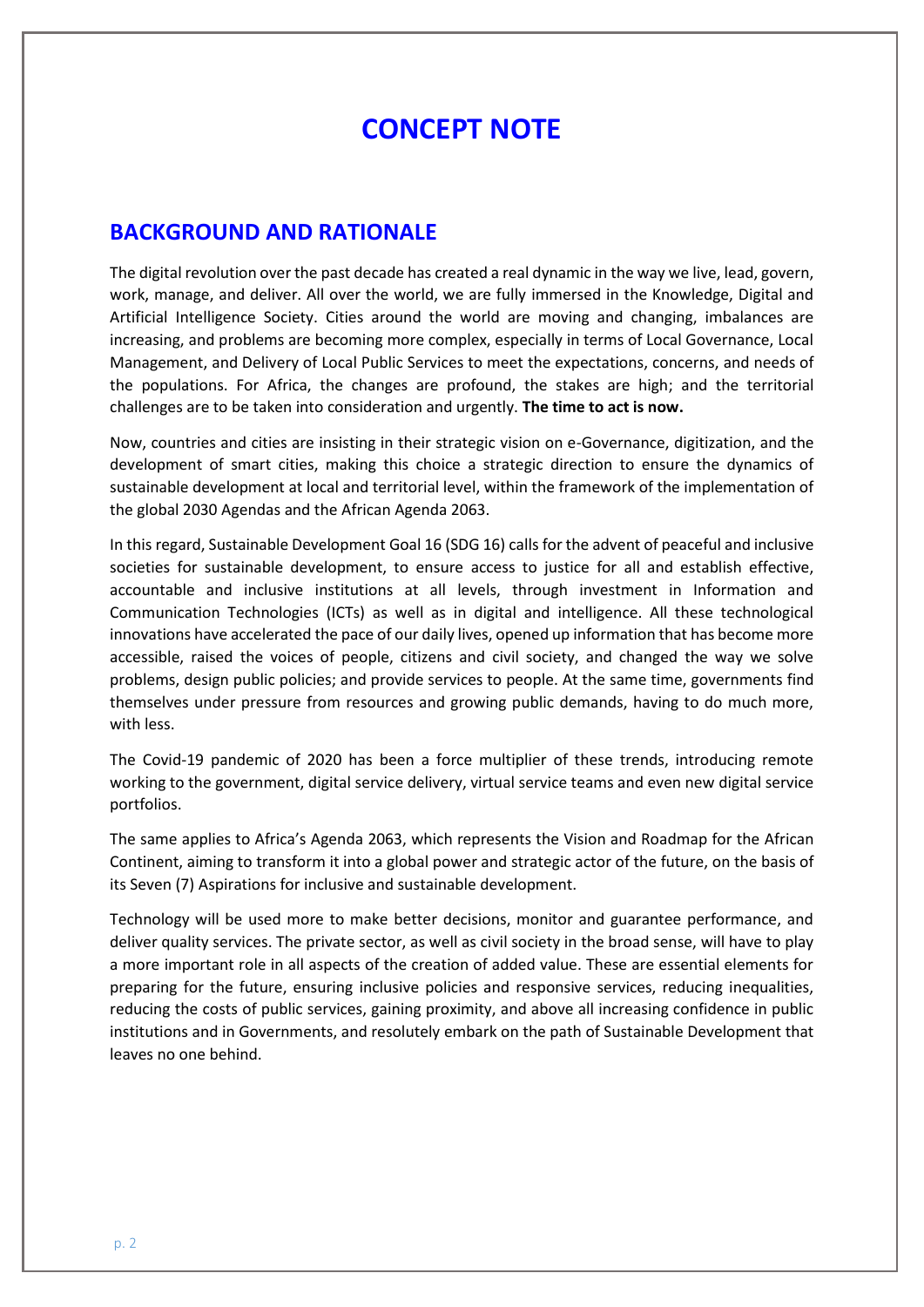In Africa, the African telecommunications sector, which is at the heart of the digital transformation, has shown robust growth in terms of subscriber numbers, turnover and investment spending. The mobile payment services revolution is another example to remember in this regard: with 300 million accounts (the highest figure in the world), mobile payment services have begun to expand access to financial services to unbanked populations and to open up access to innovative business models to local small and medium-sized enterprises (SMEs).

An increasing number of startups (innovative start-ups) and young Africans with a keen interest in digital technologies are taking advantage of these technologies and of Africa's specific needs to deploy high-growth business models, create job opportunities targeting young people, and work to promote innovation in the continent. The value of some African startups is currently estimated at more than USD 1 billion. More than 640 technopoles and incubators are active within the continent, compared to 314 in 2016.

Communication infrastructure has developed regularly, and prospects for the implementation of new projects remain robust. In 2018, funding for digital infrastructure amounted to 7 billion USD, 80% of which came from private investors (ICA, 2018). Through the flagship programs of Agenda 2063, the African Union is implementing 114 ICT infrastructure projects aimed at improving the main Internet exchange points, to build new high-throughput fiber optic infrastructure and upgrade existing land optic backbones (AUDA NEPAD, 2020).

Africa is becoming a world leader in agricultural technologies. Indeed, according to a study by Microsoft, the African agricultural sector is expected to grow exponentially over the next decade, due to a boom in agricultural technologies, with a projected value of 1,000 billion dollars by 2030 (https://www.agrimaroc.ma/afrique-leader-mondial-agritech/). Startups specializing in this field and those whose activity is linked to data mining are growing all over the continent. This contributes to reducing social inequalities, through the consolidation of the digital skills of the working population and actions focused on technical and vocational education and training for women.

Nevertheless, to achieve the SDGs, the various Global Agendas (Climate Agenda, New Urban Agenda, Addis Ababa Agenda for Action, Sendai Framework for Disaster Risk Reduction) by 2030 and the 7 Aspirations of Agenda 2063, Digital transformation and the promotion of smart cities must become the foundation of the Transformation of the Continent, beyond these important successes.

The role of governments, most of which have implemented public policies and national digital strategies, is to create a supportive environment, facilitating and encouraging the many actors and stakeholders to take advantage of this momentum, particularly at the level of Local and Regional Governments and African Cities. Although many African countries have developed national digitization strategies, such strategies are generally exclusively focused on the digital sector. Most of these strategies aim to expand the coverage of communications infrastructure networks, promote technopoles and technology parks, and implement regulatory reforms to attract large companies. These strategies target only certain sectors and tend to overlook the possibilities of using digitalization to transform the non-digital sectors. New digitalization strategies must limit spatial, territorial, and social inequalities, and in terms of competitiveness levels observed on the labor market and guarantee digital solutions to the non-digital economy. Governments need to identify and drive the most successful digital innovations for rural development.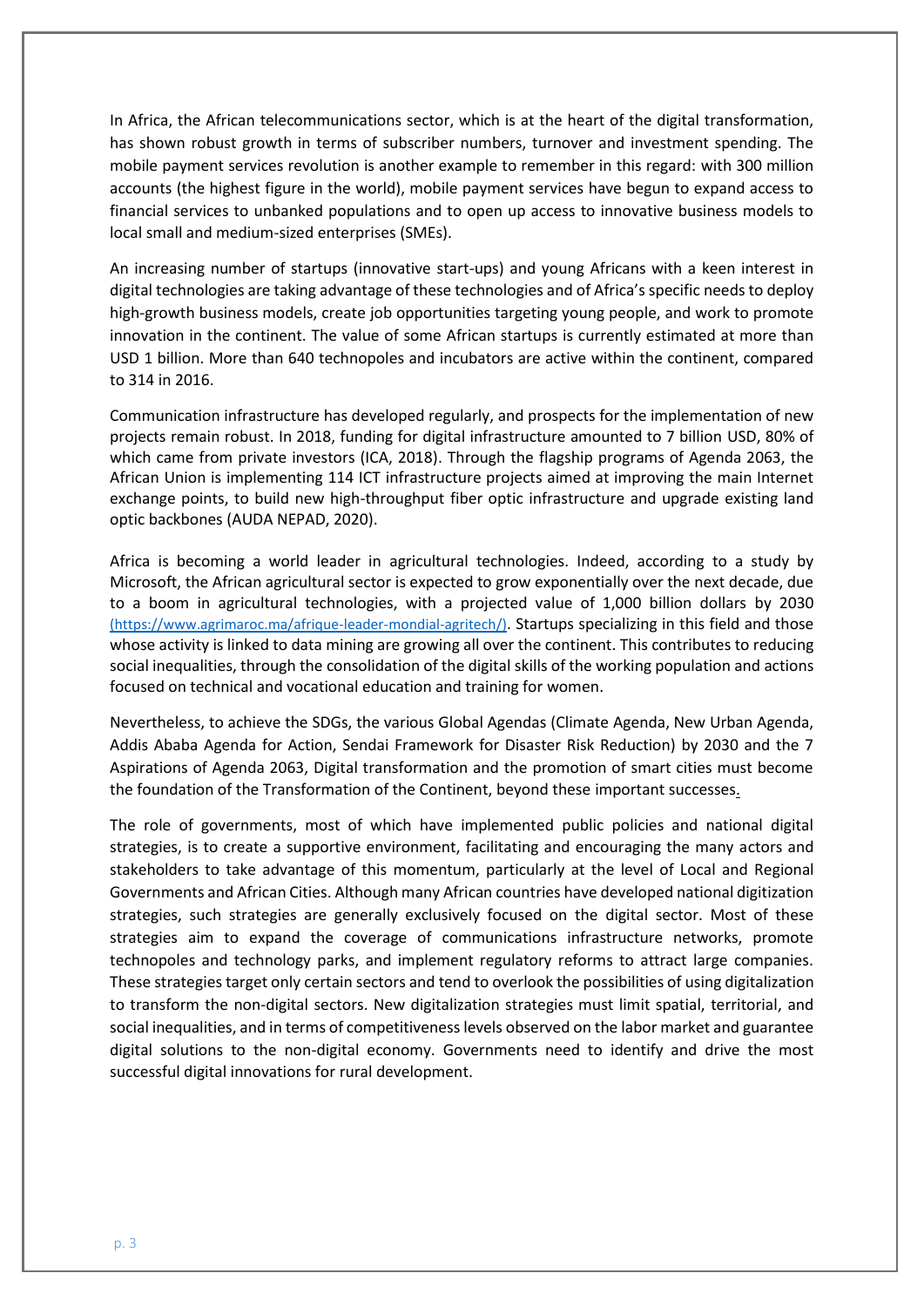These public policies and so many national strategies would benefit from being localized and territorialized to allow Local and Regional Governments to take ownership of this transformative momentum. Indeed, one of the major challenges facing the digital transformation lies in the territorialization and localization of public policies and national strategies so that this momentum becomes a reality at the local and regional level. The digital transformation momentum is not an end per se. It is about making territories more competitive, improving people's living conditions, improving the quality of services provided to citizens and, above all, staying resilient in the face of crises and disaster risks, such as the Covid-19 pandemic.

African Local and Regional Governments, which are on the front line of the COVID-19 crisis, have used ICTs and digital technology to manage, prevent, monitor, anticipate, and stem the spread of the pandemic, with the support of national and subnational authorities, the private sector and the various components of civil society. African Local and Regional Governments have also invested in these levers to ensure the continuity of local public services, particularly for critical sectors, such as education, health, and access to basic services. We have also observed the habituation that many Local and Regional Governments have had during the lockdown period to exchanges through the use of digital platforms and considered this habituation as a door of no return to the practices of the past.

This is the case of several African cities and regions which have or are beginning to take a crucial interest in the acceleration of their digital transformation and the territorialization of national strategies for digitization and dematerialization of services in order to anticipate the management of this crisis and of the post-crisis, and to build back better the Local Public Institutions. These digital tools and services will certainly serve to bridge the socio-economic gap , but, above all, to promote the transformation necessary to achieve the Global Agendas and the African Agenda 2063.

In this regard, it should be noted that despite this momentum, few African Cities and Local and Subnational Governments have adopted genuine digitalization strategies that have made digital technology the strategic lever in terms of their leadership, governance, their organizational and operating methods, their management, their infrastructures, and their public services.

Despite the existence of important African initiatives, sometimes leading to awards delivered by regional or international institutions, digital transformation is not yet a priority project for decentralization, for Local Governance, and for Local and Territorial Development.

The digital transformation momentum thus raises several questions:

- Are there any public policies and national strategies at the level of all African countries?
- How are these national policies and strategies localized and territorialized at the territorial level?
- What are the procedures, approaches, ways, and means to make a city smart, as seen in several cities in Europe, Asia, North America, Central America, and Latin America?
- What are the concrete requirements of Local and Regional Governments when they want to engage in the dynamics of digital transformation, or when they express their ambition to become Smart Cities, in terms of infrastructure, human resources, financial resources, technological infrastructure, and other subjects?
- Are there any standards, indicators, roadmaps that can be adapted to the African context?
- How to make the most of the existing best practices in terms of digitization and smart cities?
- How can UCLG Africa build and disseminate a range of services in this area?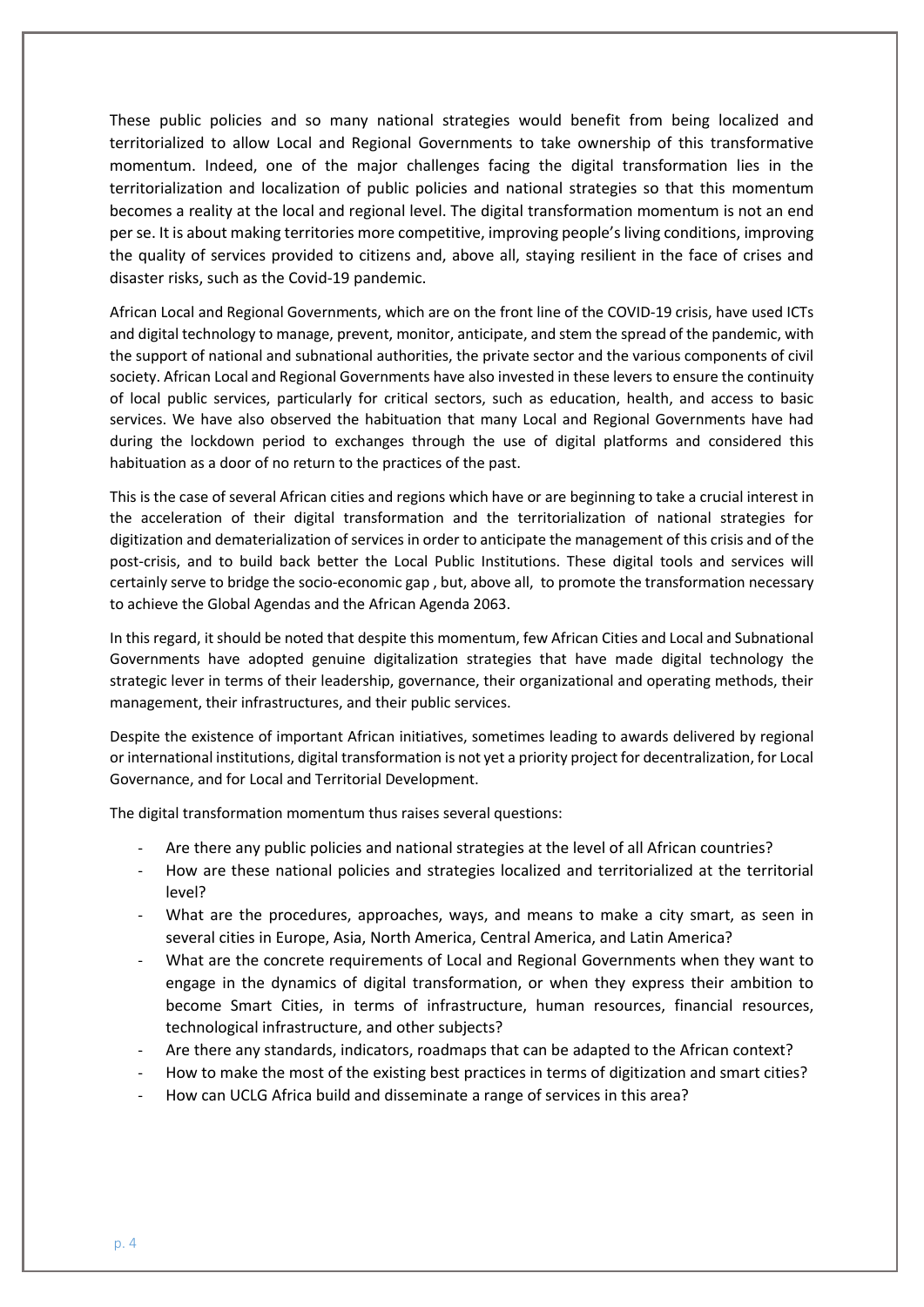It is in this context and to answer these questions that United Local Governments of Africa (UCLG Africa) through its two Development clusters, namely the African Local Government Academy (ALGA) and the Operations and Technical Assistance, decided to dedicate the 5th edition of its African Forum of Territorial Managers and Training Institutes targeting Local Governments(FAMI), in hybrid mode (both in person and online), to the following general theme:

# **"LOCAL AFRICA GOES DIGITAL & SMART: TIME TO ACT IS NOW !!!".**

As this has been the case since 2017, the FAMI forum is intended to be a meeting that leaves no one behind, certainly dedicated to Local Authorities and Training Institutes in Africa, but also to all the other actors and stakeholders concerned by the dynamics of the transformation of Local Africa.

## **GENERAL GOAL**

The Forum will be an opportunity to inform and exchange views and ideas on the dynamics of digital and smart transformation at the level of African Local and Regional Governments, especially in the era of the Covid-19 pandemic and beyond, with a focus on the commitments made, the progress achieved, the innovations relevant to Governance and Development at the local and territorial level, the challenges and obstacles faced, as well as the most relevant means to overcome them.

# **SPECIFIC GOALS**

- Take stock of the digital and smart transformation commitments made, both internationally and in Africa.
- Discuss global trends in e-Governance and the digitalization of public services.
- Learn more about the role of digitalization in African countries' public policies and strategies;
- Learn more about the place of the digital at regional and local level, through moments of learning and benchmarking by peers;
- Promote Transformative Local Leadership as well as existing best practices at the local level, particularly in terms of digitization of services and smart cities;
- Define the major challenges and obstacles facing the dynamics of the digital economy and of the smart transformation at the regional and local levels;
- Agree on the main pillars of a roadmap for smart digital transformation at the local and regional level in Africa;
- Provide spaces for awareness, learning, training, capacity building, coaching, and networking;
- Present the results of ALGA and agree on the strategic orientations for the future in the framework of the meeting of the 6th Academic Board of the Academy;
- Discover a new Region of the Kingdom of Morocco, in this case the Region of Marrakech-Safi;

This event will also be an opportunity to set up two UCLG Africa Networks, namely:

- The Network of Permanent Secretaries of National Associations of Local and Regional Governments, members of UCLG Africa;
- The Network of African Managers in charge of Decentralized Cooperation and Partnerships.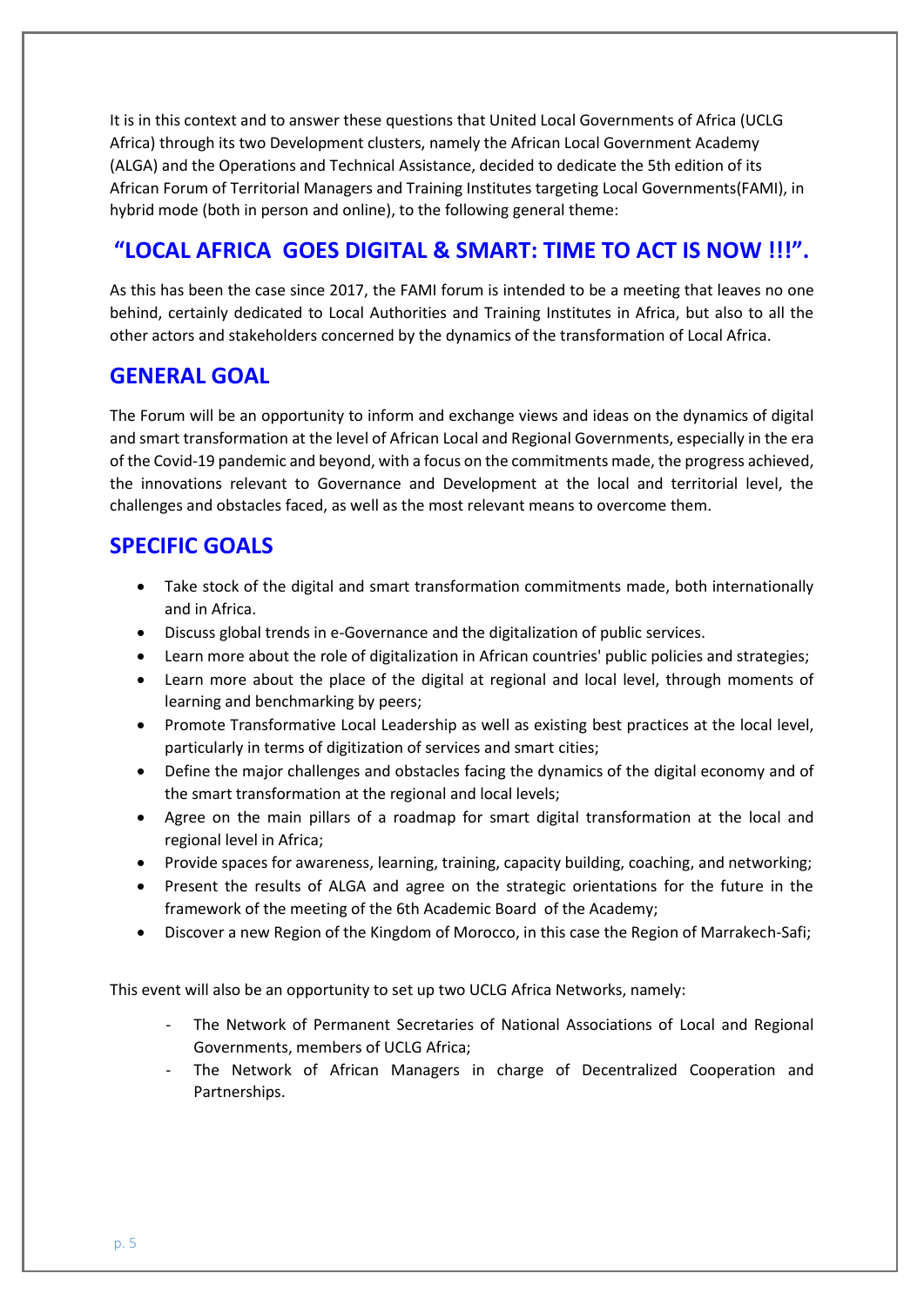## **DATE AND VENUE**

From December 06 to December 11, 2021, in the Marrakech-Tensift Region **(TBC).**

## **TARGET AUDIENCE**

- Representatives of States and National Governments.
- Representatives of international organizations.
- Local and Regional Governments.
- National Associations of Local and Regional Governments.
- Local elected representatives, both men and women
- African Territorial Managers.
- UCLG Africa's ALGA Anchor Institutes and Partners.
- Universities and Training Institutions.
- Development Partners and Donors.
- The different components of civil society.
- Private Sector Representatives.
- Students and Youth.

### **MAIN SEGMENTS OF FAMI V**

- An official opening session;
- One or two distinguished guests.
- A plenary session dedicated to the general theme of the Forum.
- Parallel workshops.
- Information days, awareness-raising, training, capacity-building and exchange of best practices on digitalization and smart cities, as well as on other topics agreed with ALGA Partners.;
- The holding of the 6<sup>th</sup> Meeting of ALGA's Academic Board.
- The organization of the General Assembly of the Permanent Secretaries of the National Associations of Local and Regional Governments, members of UCLG Africa.
- The organization of the General Assembly of African Managers in charge of Decentralized Cooperation and Partnerships.
- The organization of an excursion and discovery of the Cultural Heritage of the Marrakech-Safi Region.

## **THE ORGANISERS & PARTNERS**

- United Cities and Local Governments of Africa (UCLG Africa) and its African Local Government Academy (ALGA);
- The General Directorate of Territorial Governments (DGCT) of the Interior Ministry (TBC) ;
- The Marrakech-Safi Region, the Municipality of Benguerir, and the Mohammed VI Polytechnic University (TBC);
- National Associations of Local and Regional Authorities of Morocco (Association of the Regions of Morocco - ARM, Moroccan Association of Prefectures and Provinces - AMPCPP,, and the Moroccan Association of Presidents of Municipal Councils - AMPCC) (TBC);
- Partners in the process of being identified: UN-DESA/DIPGD, WeGO, ASAN, OECD, ... (TBC);
- Sponsors.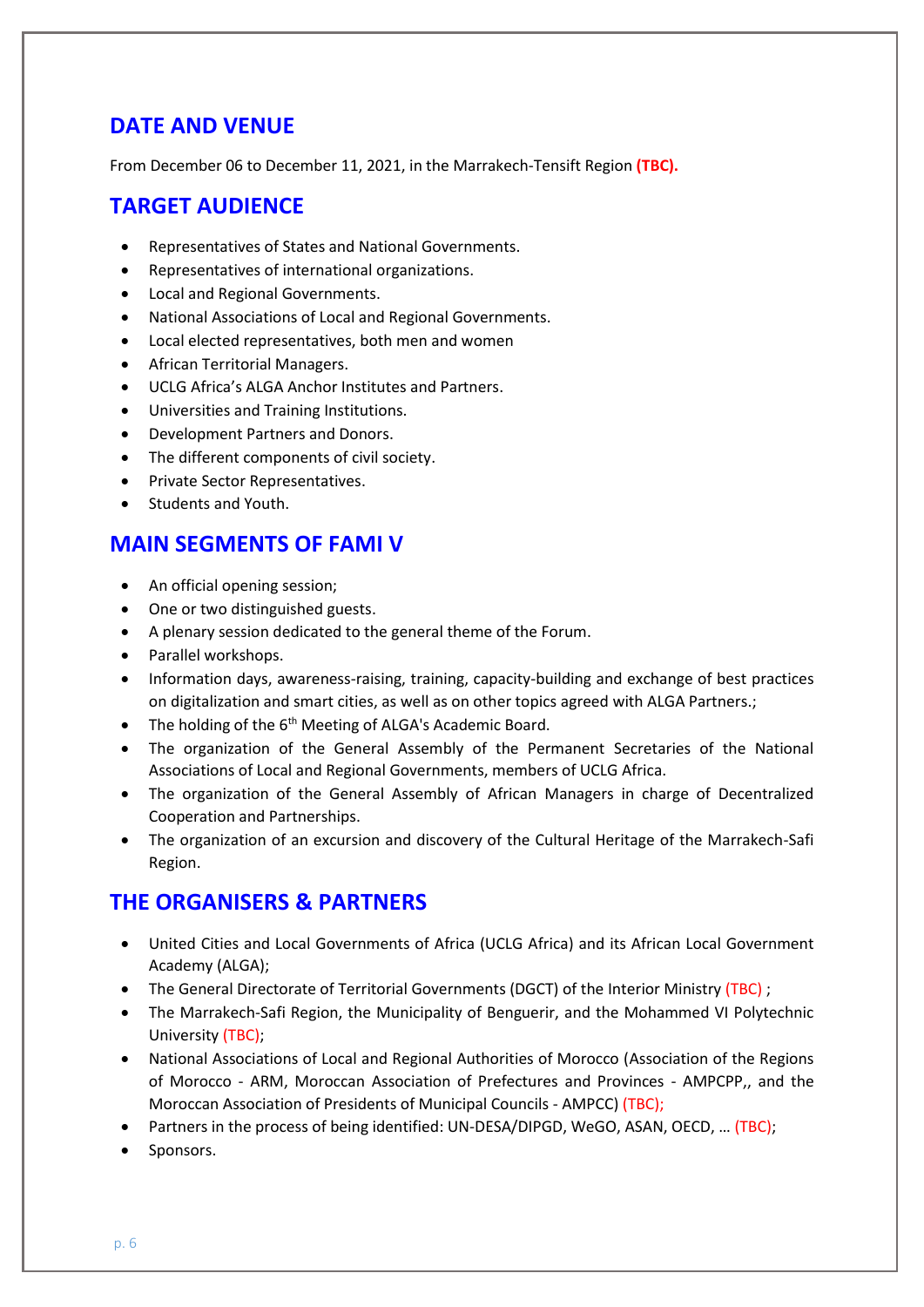### **ORGANIZATIONAL ARRANGEMENTS**

Due to the persistence of the Covid-19 pandemic, FAMI V will be organized in hybrid mode, mixing face-to-face and virtual meetings.

### **WORKING LANGUAGES**

To reflect African Cultural Diversity, interpretation services will be available in English, French, Arabic, and Portuguese.

### **INFORMATION ON THE FORUM**

All information on FAMI V-2021, including the program as well as the practical and logistical aspects, can be found on the ALGA website of UCLG Africa:

<https://www.uclgafrica-alga.org/>

### **REGISTRATION FOR FAMI V-2021**

To participate in FAMI V and benefit from all its segments and proceedings you are cordially invited to register in advance according to the following two means:

- 1. By sending your registration form to the ALGA Staff of UCLG Africa;
- 2. By registering on the following Zoom link:

XXXXXXXXXXXXXXXXXXXXXXXXXXXXXXXXXXXXXXXXXXXXXXXXX

### **REGISTRATION AND PARTICIPATION FEES FOR FAMI V-2021**

- For UCLG Africa Members and Networks: **300 Euros.**
- For non-members of UCLG Africa: **400 Euros.**
- Spouses/accompanying persons: **100 Euros.**
- For Delegations/Groups with more than 5 participants: **20% discount.**

## *Registration fees can be paid: By a bank transfer directly to the UCLG Africa Bank Account:*

BANK: BNPPARIBAS Address : 117, Boulevard HAUSSMANN 75008, Paris\_ France

Recipient: CITÉS ET GOUVERNEMENTS LOCAUX UNIS

IBAN/ Bank Account Number: FR7630004005670001009726629 BIC/SWIFT Code: BNPAFRPPINT The Bank Transfer must include the following: The full name of the person concerned + CGLU Afrique / FAMI V-2021 de ALGA de CGLU Afrique.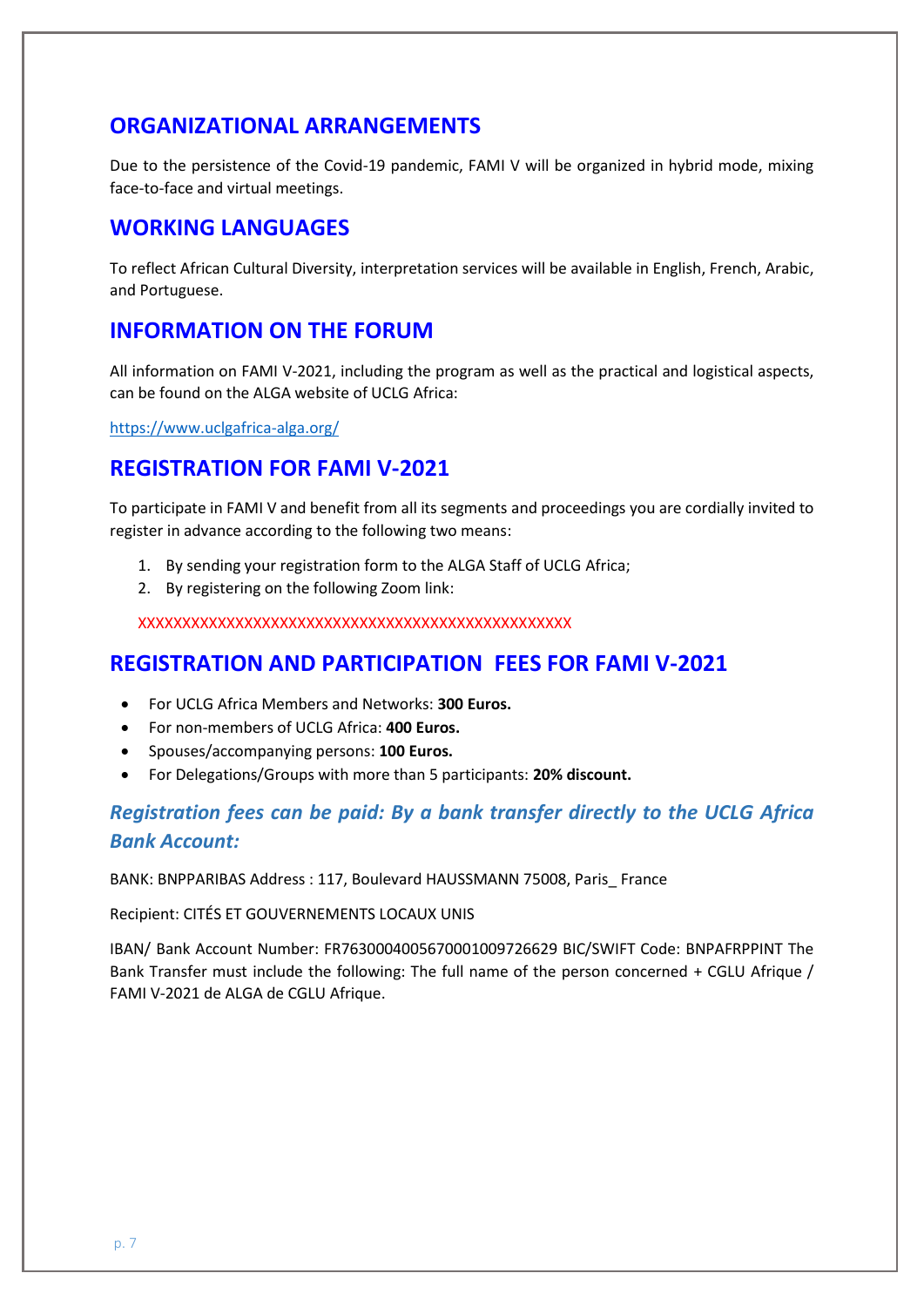# **Or upon arrival, at the place of the organization of the Forum and at the time of registration.**

These registration fees allow you to benefit from the following main services:

- Access and benefit from all segments and proceedings of FAMI V-2021;
- Have the Forum Kit:
- benefit from Two (2) coffee breaks and one lunch per day during the Forum:
- Participate in the Gala Dinner;
- Enjoy a day trip;
- Benefit from facilitation of the visa process when needed;
- Benefit from domestic transport, especially from and to airports;
- Receive a Certificate of Recognition and/or Participation.

#### **VISAS**

To enter the Territory of the Kingdom of Morocco, foreign nationals must carry their visas and all documents required by the Moroccan Authorities, including those related to the Covid-19 Pandemic. There are several countries that are visa exempt.

Participants from Countries for which an entry visa to Morocco is required and from Countries hosting an Embassy of the Kingdom of Morocco, are required to contact the Embassy Services to obtain their entry visa to Morocco.

For participants from Countries where there is no Embassy of Morocco, the relevant UCLG Africa Services will assist them in obtaining an electronic visa.

#### **MEASURES IMPOSED BY THE COVID-19 PANDEMIC.**

Participants must comply with all the measures imposed by the health crisis, adopted by their country of origin and by the host country, in this case the Kingdom of Morocco.

#### **INTERNATIONAL TRANSPORT**

Forum participants are invited to take care of their international transport.

#### **HOTELS**

A list of hotels and accommodation options in Benguerir and Marrakech will be made available to participants. All accommodation must be booked and paid for directly with the hotels.

The Organizers of FAMI V -2021 will have a Reception desk at the Casablanca, Marrakech, and Rabat6Salé Airports to welcome you and guide you.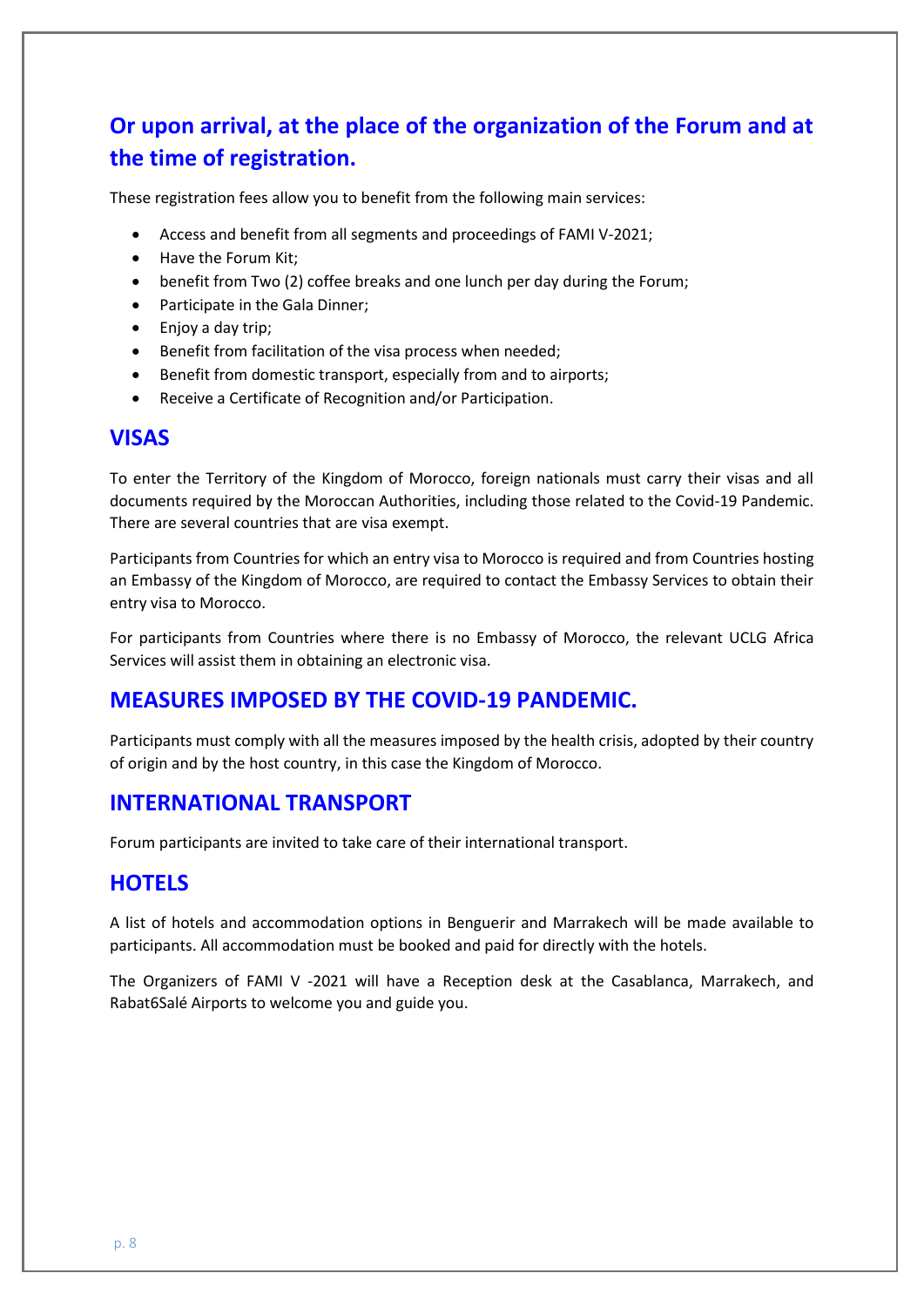# **ABOUT THE ORGANISERS:**

| <b>UCLG AFRICA AND</b><br><b>ITS ALGA</b><br><b>ACADEMY</b>                                                                                                       | United Cities and Local Governments of Africa (UCLG Africa) is the<br>Umbrella Organization and the united voice that ensures the<br>representation of Local and Regional Governments throughout the<br>African continent. UCLG Africa, an international organization with<br>diplomatic status, brings together more than 350 million African citizens,<br>51 national and regional associations, as well as more than 2,000 cities.<br>Its mandate is to promote and anchor the process of decentralization in<br>Africa and within African Local and Regional Governments as<br>autonomous and distinct spheres of Central Governments, thus<br>contributing to the consolidation of the unity of the African Continent.<br>UCLG Africa provides advocacy and mobilization missions, capacity<br>building and empowerment missions, resource mobilization and<br>financing missions, and technical assistance to its Members and<br>Networks.<br>information, please visit the UCLG Africa<br>For more<br>Portal:<br>www.uclga.org - @UCLGAfrica<br>Created in 2009 and operational from 2016, the African Local<br>Government Academy (ALGA) is a subsidiary body of UCLG Africa whose<br>main mission is to promote Quality Standards in terms of training and<br>capacity-building targeting Local and Regional Authorities, to invest in<br>the Human Capital of these entities to empower them, and to anchor<br>performance and professionalism at the local and regional level in Africa. |
|-------------------------------------------------------------------------------------------------------------------------------------------------------------------|-----------------------------------------------------------------------------------------------------------------------------------------------------------------------------------------------------------------------------------------------------------------------------------------------------------------------------------------------------------------------------------------------------------------------------------------------------------------------------------------------------------------------------------------------------------------------------------------------------------------------------------------------------------------------------------------------------------------------------------------------------------------------------------------------------------------------------------------------------------------------------------------------------------------------------------------------------------------------------------------------------------------------------------------------------------------------------------------------------------------------------------------------------------------------------------------------------------------------------------------------------------------------------------------------------------------------------------------------------------------------------------------------------------------------------------------------------------------------------------------------------|
| -The Council of the<br><b>Marrakech-Safi</b><br><b>Region</b><br>-The Municipality<br>of Benguerir<br>-The Mohammed<br><b>VI Polytechnic</b><br><b>University</b> | <b>TBC</b>                                                                                                                                                                                                                                                                                                                                                                                                                                                                                                                                                                                                                                                                                                                                                                                                                                                                                                                                                                                                                                                                                                                                                                                                                                                                                                                                                                                                                                                                                          |